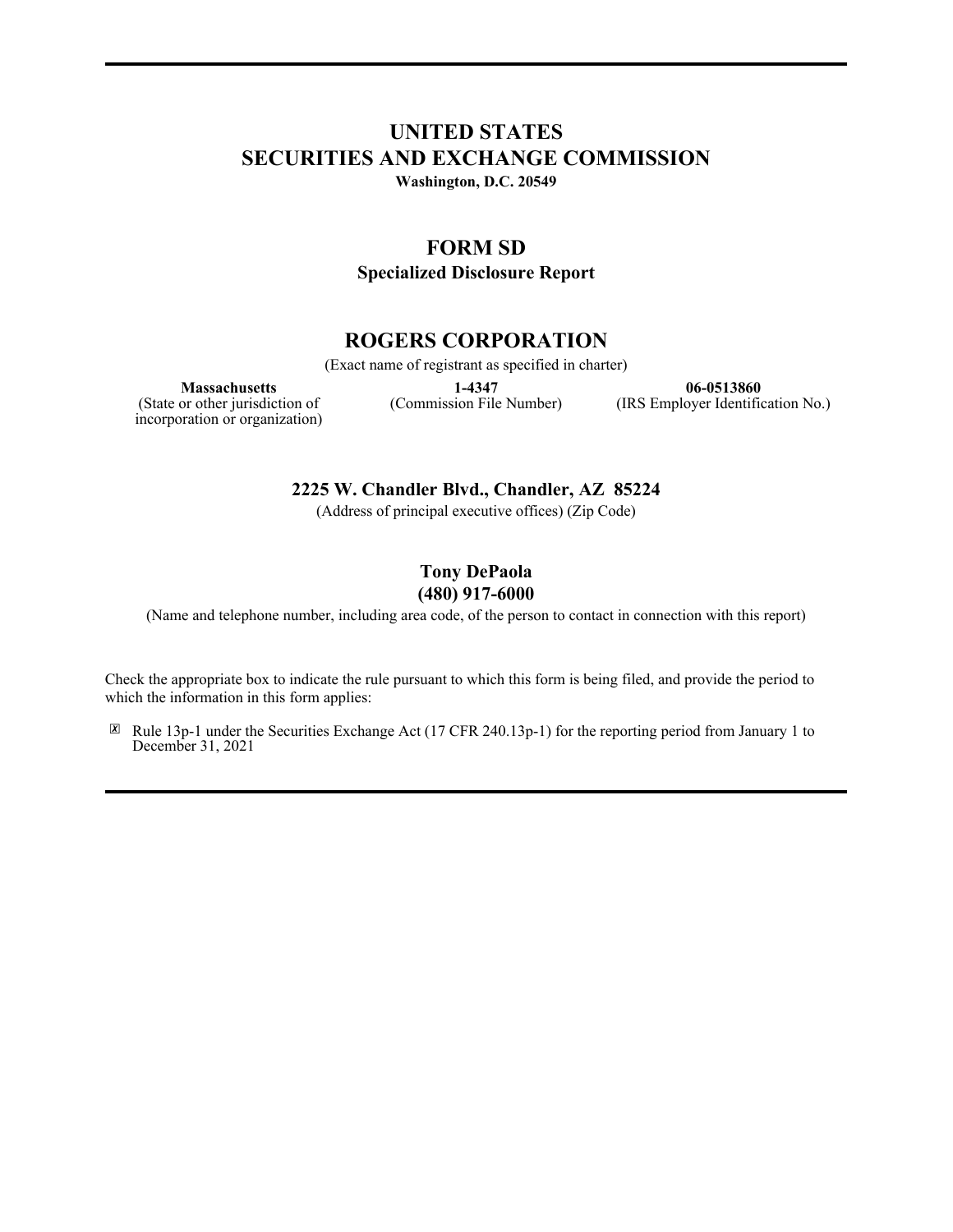#### **Item 1.01 Conflict Minerals Disclosure and Report.**

Rogers Corporation (the "Company" or "Rogers") has evaluated the products it manufactured or contracted to manufacture in calendar year 2021 and determined that certain of those products contained "Conflict Minerals," as such term is defined in Item 1.01 of Form SD promulgated by the U.S. Securities and Exchange Commission ("SEC"), and that said Conflict Minerals were necessary to the functionality or production of said products. The Conflict Minerals necessary to the functionality or production of those products were tin and gold. Based on a reasonable country of origin inquiry, as summarized below, the Company has reason to believe that certain of its materials containing necessary Conflict Minerals came from recycled or scrap sources. In addition, the Company has reason to believe that three of its direct suppliers purchase products containing tin sourced from a single conflict-free mine in one or more of the Democratic Republic of the Congo or any adjoining country (collectively the "Covered Countries" and each such country, a "Covered Country"). With respect to all other materials containing necessary Conflict Minerals, the Company does not have reason to believe that any necessary tin or gold may have originated in the Covered Countries.

#### *The Company's Conflict Minerals Program*

The Company has established a Conflict Minerals Policy (the "Policy"). The Policy, which is posted on the Company's public website, provides in part:

> Rogers expects its suppliers to source materials from socially responsible suppliers and that all of its suppliers will comply with the Dodd-Frank requirements [related to conflict minerals] and provide all necessary declarations and supporting information. Suppliers must pass these requirements through to their supply chain if they do not source directly from mines or smelters and determine the source of the Conflict Minerals used in the product Rogers purchases. We will assess future business with suppliers who are not cooperative with the conflict-free sourcing initiative and not compliant with this Policy.

The Company's Conflict Minerals compliance effort is supervised by its Senior Director of Supply Chain Management. The Company's legal and environmental functions support the supply chain organization with these compliance efforts, and external consultants have assisted the Company in the development of the reasonable country of origin inquiry process.

#### *Determination of Products Within the Scope of the SEC's Conflict Minerals Rule*

The Company considered all products that it manufactured for sale in 2021, or which it contracted to be manufactured during 2021, when determining which of its products were potentially within the scope of Rule 13-1 of the Securities Exchange Act of 1934, as amended. Materials that were used for maintenance or research and development activities were not included in the process described below.

With respect to materials introduced into production for sale for the first time during 2021 or materials provided by new suppliers during 2021, the Company's environmental compliance team reviewed each new material to determine whether it may contain Conflict Minerals. In addition, the Company's supply chain team queried all new suppliers regarding the presence of Conflict Minerals in the materials they supplied to the Company. The Company also monitored additions to the Company's chemical inventory system for certain Chemical Abstract Services (CAS) registry numbers to ensure that materials that might contain Conflict Minerals were flagged for review prior to being used to manufacture products for sale.

With respect to all other materials that were used in the manufacture of Company products in 2021, the supply chain and environmental compliance teams reviewed the Company's chemical inventory system and, by using the CAS registry number and Safety Data Sheet information, identified materials that potentially could contain Conflict Minerals.

The results of the analysis by the Company's supply chain and environmental teams were compiled into a list of materials that might contain necessary Conflict Minerals. The list also included the suppliers of those materials, which the supply chain team identified using purchasing data from its enterprise resource planning system.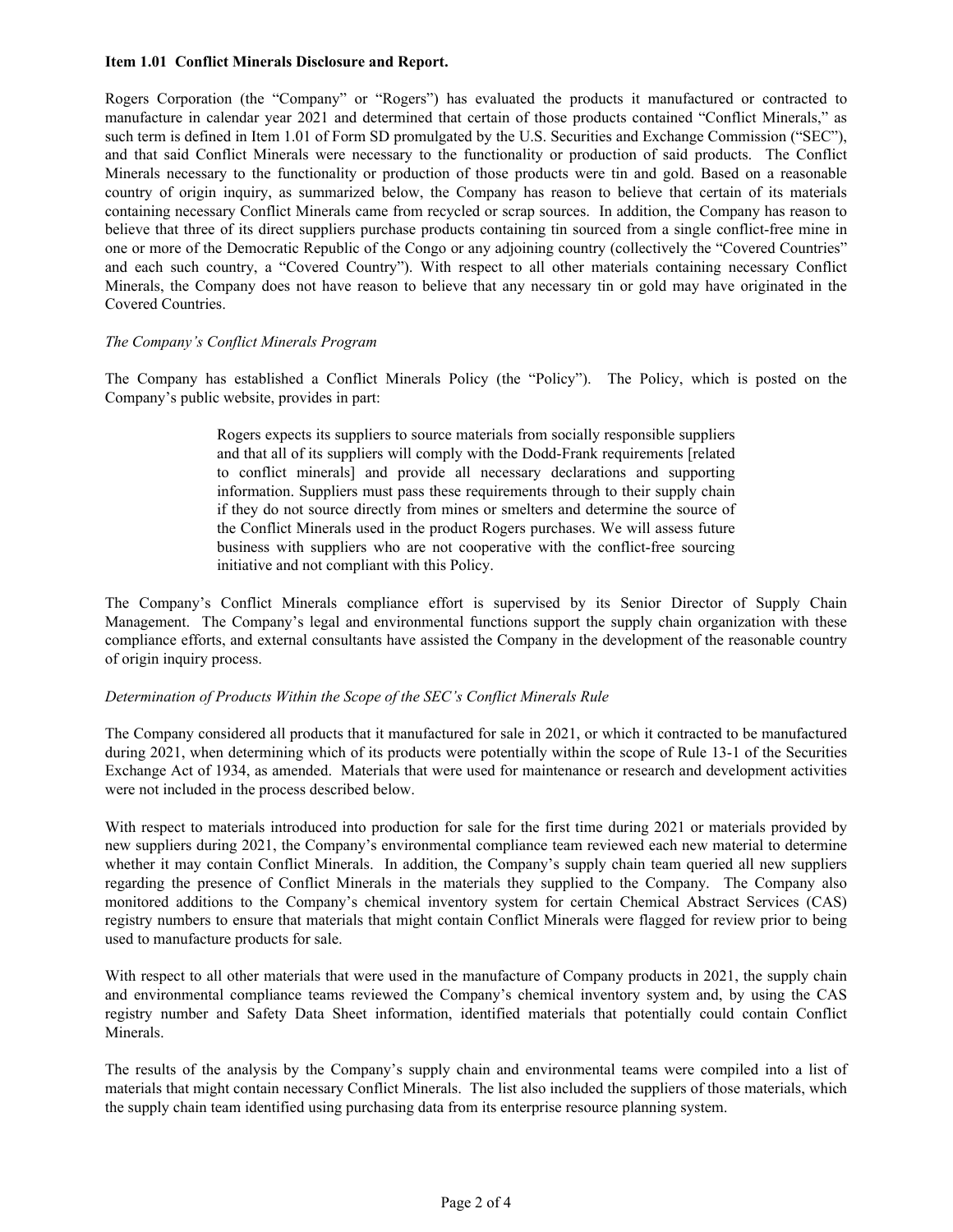#### *Reasonable Country of Origin Inquiry*

Using the list described above, all direct suppliers providing materials to the Company in 2021 that were used in products manufactured for sale and might contain necessary Conflict Minerals were surveyed. The Company requested that each supplier certify by way of the Responsible Minerals Initiative Conflict Minerals Reporting Template that the materials it sold to the Company either did not contain Conflict Minerals or, if such materials did contain Conflict Minerals, that those Conflict Minerals (i) did not originate in the Covered Countries or (ii) were from recycled or scrap sources. These direct suppliers were also asked to survey their own suppliers to obtain the same information, and to provide information which supported their certification, including smelter or refiner information, as applicable.

During the inquiry process, all surveyed suppliers but three informed the Company that either the materials they supplied to the Company in 2021 did not contain Conflict Minerals or provided a certification that the materials which contained Conflict Minerals did not originate in the Covered Countries or came from recycled or scrap sources. Three suppliers informed the Company that they purchase tin from smelters that source from certified conflict-free mines in one or more Covered Countries. The Company confirmed that the Responsible Minerals Initiative certified that the supplier and the smelters were conformant with the relevant Responsible Minerals Assurance process assessment protocols as of April 2021.

Based upon the Company's review of the responses provided by its suppliers of necessary Conflict Minerals, (i) the Company has reason to believe that certain of these materials came from recycled or scrap sources and certain of these materials containing tin were sourced from certified conflict-free mines in one or more Covered Countries and (ii) with respect to all other materials evaluated as part of this inquiry, the Company has no reason to believe that the necessary Conflict Minerals in its products may have originated in a Covered Country.

The disclosure provided in this Form SD is available here:

https://www.rogerscorp.com/-/media/project/rogerscorp/documents/general/english/formsd---conflict-minerals-disclosure.pdf